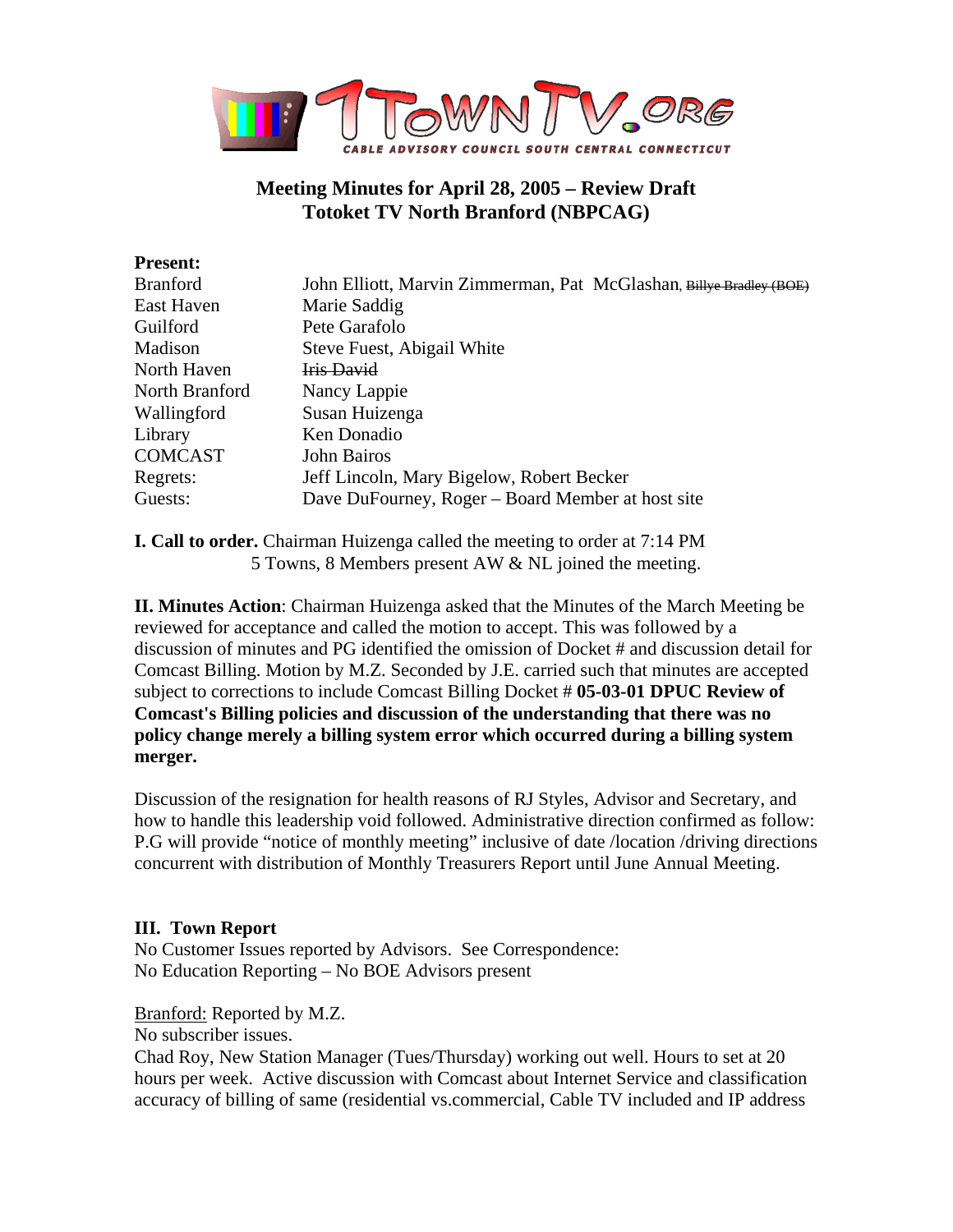availability) and town regarding rent. . Resolution to be worked out with J. Bairos for reasonable rate/IP address. PEG facility accepted Security System donation which includes ongoing discounted rate for monitoring.

For the Record: Thanks were extended to Advisor S. Fuest by J.E and echoed by MZ for support in facility technical installation support. Other BCTV Board Activities include review of Channels Role for Town Emergencies and Sponsorship and Underwriting Guidelines.

**Discussion**: Sponsorship reference materials provided by COMCAST & Chairman Huizenga. Chairman Huizenga requested that resources acquired by any local PEG which may be of value to other towns be forwarded to chairman@7TownTV.org to be added to Resources Section of 7TownTV.org. For materials provided to BCTV by Chairman Huizenga see http://7towntv.org/modeldoc.html

East Haven: Reported by M.S.

Employee changes underway (Facility Manager – moved to PA.,bookkeeper ill, p-t clerical leaving in August). ETV Goal: To have New Staff in place by Sept. Update: Ed Channel – noticeable improvement in Ed Channel since chairman of BOE involved. Reconfirmed L. Pacelli resigned CACSCC. No subscriber issues.

## Guilford:

No subscriber Issues. See Remittance check address item under New Business.

No. Branford: Host site. Station recently inventoried to identify obsolete & broken equipment.

## Madison: Reported by S.F.

No subscriber Issues.

Boy Scouts tour in process tonight. New and successful activity includes Middle School Class on TV Making. Station purchased computer based editing for PC to support this activity. Government Very busy. Team 20 under leadership of Peter Van Strumn actively getting Town Meeting. Recognized as a job well done by community based on feedback to channel and VCR gift. Modified by A. White: Channel 19 is imminently & definitively moving to Arts Barn location. Equipment update: 2 new cameras being purchased for one for Channel 18 and one for 20.

# Wallingford: Reported by SH

No subscriber Issues other than those mailed to the council at-large.

WPAA is looking for additional Part-time staff because the facility is busy. CTN is airing for a significant amount of schedule on channel 20 since the DCT arrangement. WPAA's Board requested changes in Comcast PEG Remittance processing. See Correspondence. Grant Writing: Drafted Proposal for Wallingford currently being reviewed by K.D. Involves Senior Center and Library –so requires circulation.

# **IV. Comcast Report** By J. Bairos

Community Relations Breakfast May  $29<sup>th f</sup>$ . Branford Chamber of Commerce-Monthly Meeting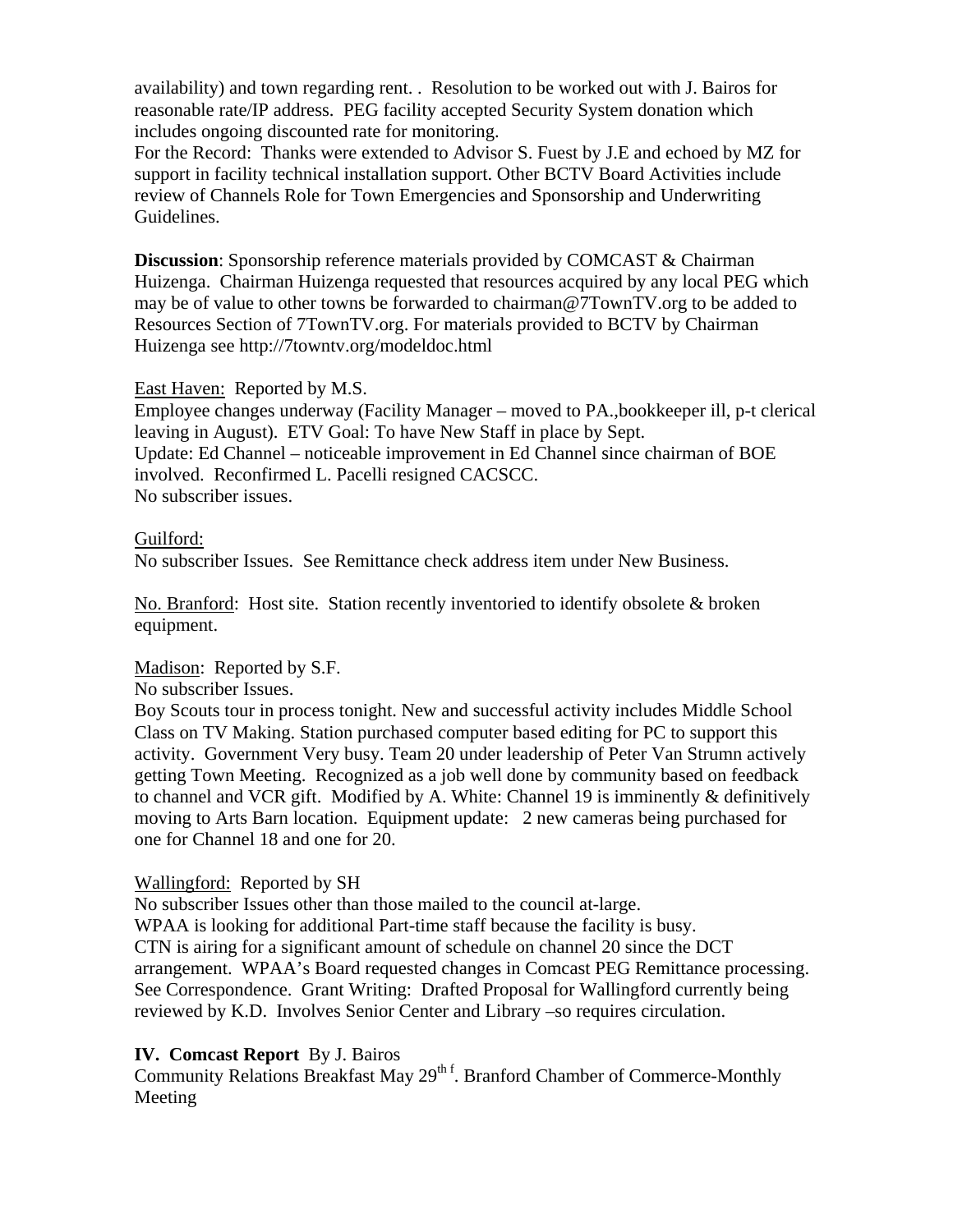## April  $1<sup>st</sup>$  Channel Changes – Digital & HiDef.

Goal: Standardized Statewide line-up in CT with theme tiers like news, sports and PEG by June-July timeframe. Currently Channel line-ups vary by Franchise. No changes to PEG expected. HBO will be migrated to digital. 30 day notice to customers required. Commitment for reimbursement for branding related costs to PEG if changed will be follow-up if needed.

Announcement: PBS Project for Children – On Demand. Sept Launch. Sprout in Digital Tier. Currently available as VOD. E-mail for Mr. Hopper aka smryl to John PBS

Branford Monitor in Call Center is fixed since our visit.

Correspondence from customers:

Topics include: History channel – hearing impaired TTD # on bills, WPIX inquiries, Wallingford with technical issue, rates, gross earnings, CT Huskies basketball, mail address issue that appears to be a town issue in Wallingford

## Questions for Company:

10 Advisory Councils. 5 have e-addresses per the Customer Bill insert last month. . I contacted each council and so far the e-addresses appear to be functioning, CACSCC had requested correction of e-address for Advisory Council from cacscc@juno.com to chairman@7Towntv.org last August: *Was this an oversight? Can it be corrected before next mandated annual notice?* Answer: J.B confirmed that it was an oversight and a correction will be made soon/next mailing if possible.

CACSCC Check Status. Previously made in error to BCTV. Awaiting corrected check in amount \$2,000. Status unchanged.

Check to Access Stations: Request by WPAA to modify check remittance process to remove individual's name on check and correspondence. Prefer organization name on check and correspondence. Confirmed that names on appear on checks other than WPAA and they are not current if local organizational changes in last 2 years. Question *Why is there a name on the check and in correspondence, is there a policy reason?* 

*Discussion added question as to why the checks are mailed as 'overnight'. Identified by East Haven.* 

Discussion: Best Practice recommended 1) removing names from checks and letters and 2) certified US Mail to PO Box, concurrently. Overnight mail causes issues because the stations are not open every day. If there is a need to clarify – Comcast should contact each PEG to confirm best practice. At this time Madison and North Branford identified that current process is working.

Comcast /Adelphia Deal impact on CT: Several regulatory process. 4 franchises (108,000 customers impacted). Waterbury, Old Lyme (currently in franchise renewal) , Norwich & Naugatuck valley. Divesting of 21% of Time-Warner is part of transition. Target date for changes October.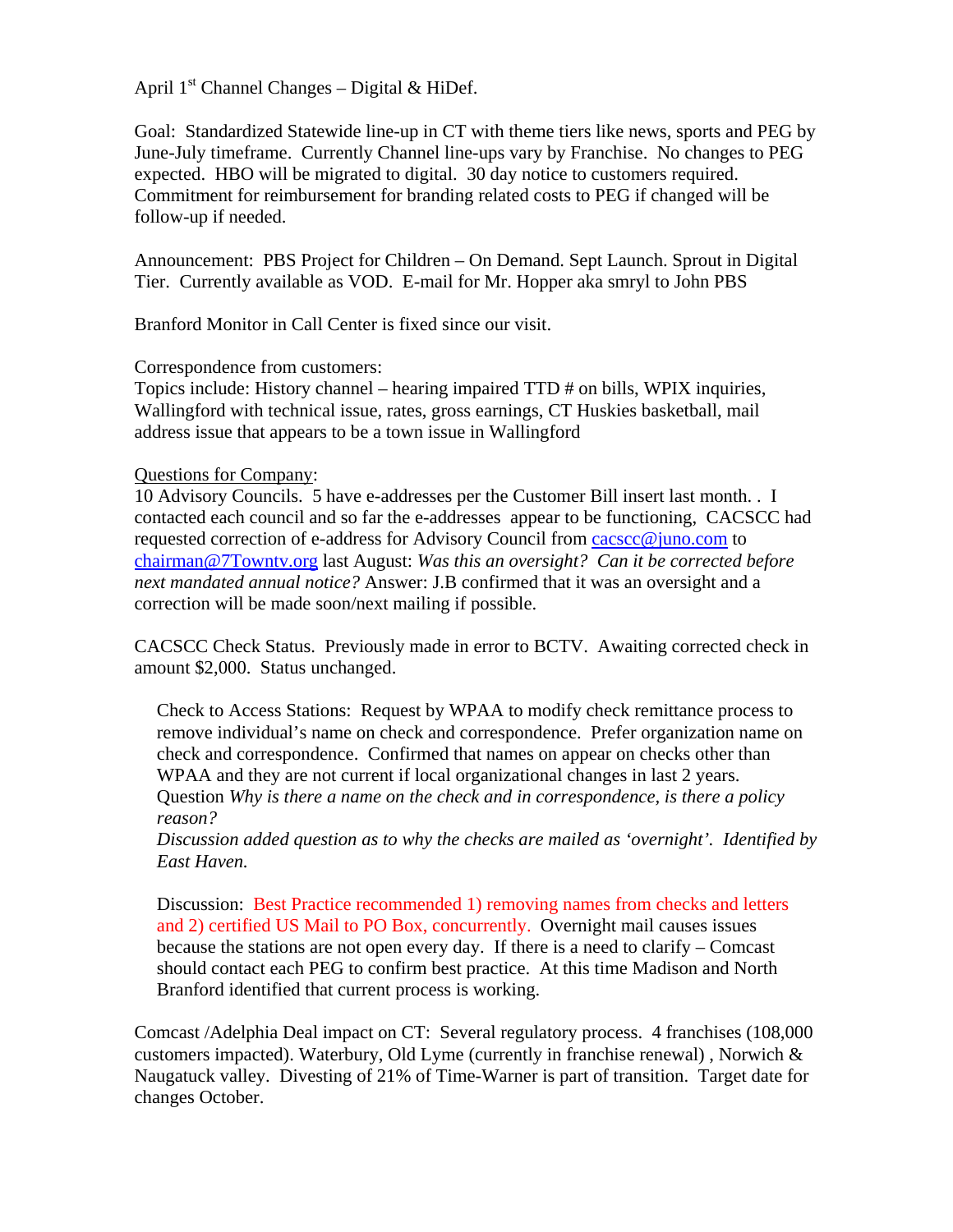Congratulations to Comcast on overwhelming  $1<sup>st</sup>$  quarter

# **V. Old Business**

Business Cards: J.E. made request for more Business Cards. Discussion about how to present e-mail address. Decision to use mail forwarding feature and 7towntv e-address on Business Cards. Risk identified in discussion: Mail Routing will eliminate capture of correspondence that is directed to a particular director in the 7towntv mail archive therefore, each Advisor will become more responsible for getting correspondence to Comcast's attention as needed.

CTN Discussion – approx. 20 minutes: Question on Bills under consideration. The Bill related to 5 year term if it makes progress will not impact current franchise agreements. Reviewed CTN's interested in being carried on Basic Tier esp. Legislative initiatives  $SB6652$  which was raised. Session ends June  $8<sup>th</sup>$ . There may be no further action. Letter discussed last month for follow-up by A.W./S.H is still pending. BCTV letter was mailed to DPUC and CTN & Comcast. Letter will be sent to Technologies Committee. Our concerns were expressed to CTN Exec Director as appearing adversarial. Immediately following this meeting CACSCC letter will be drafted/mailed. DPUC/Cable Company may be compromised in trying to interpret the impact of proposed language to local PEG or other Basic Service. Focus of concerns is clarity of language.

DCT Boxes available to Basic Tier customers for CTN specifically. Cost is \$1.25 per month & .30 for remote. Box installed for free. *What is the plan for COMCAST promotion of CTN?* Answer: No active promotion planned. CTN is informing customers of this option on their Web Site. Contact your Cable Company is the message on CTN and this is a Comcast option. Discussion: CTN is officially available via this DCT mechanism now. Not seen as accessible/customer friendly option by Advisors. Next Step: Add information links on 'How a Bill Becomes a Law', Letter from CACSCC to Technology Committee. Advisors can take independent action as they see fit with local legislators.

Awards: AW Question: *Will CACSCC be sponsoring a Producer Awards night at any time in near future?* We adopted an Awards Program that was broader than Producers that needs to get our support and one of the values of ACM membership is Producer access to regional and National Competition and recognition. PEGS can sponsor Awards programs and ask CACSCC to contribute in some manner if they choose to organize to do this.

# **VI. New Business and Correspondence**

Annual Meeting Committees and Format:

Nominating/Refreshment Committee: N. Lappie to Chair. Committee to include M.S. and M.B. Goal is to have a slate of officers and work out the ice cream/food arrangements. Too much food last time. Possible use of Wentworth's which is new WPAA neighbor. Budget maximum is \$225 for arrangements.

Discussion: Why is election Annual? Our corporate status in by-laws appear to be incorrect. Do we want a committee or to raise these changes from the floor.